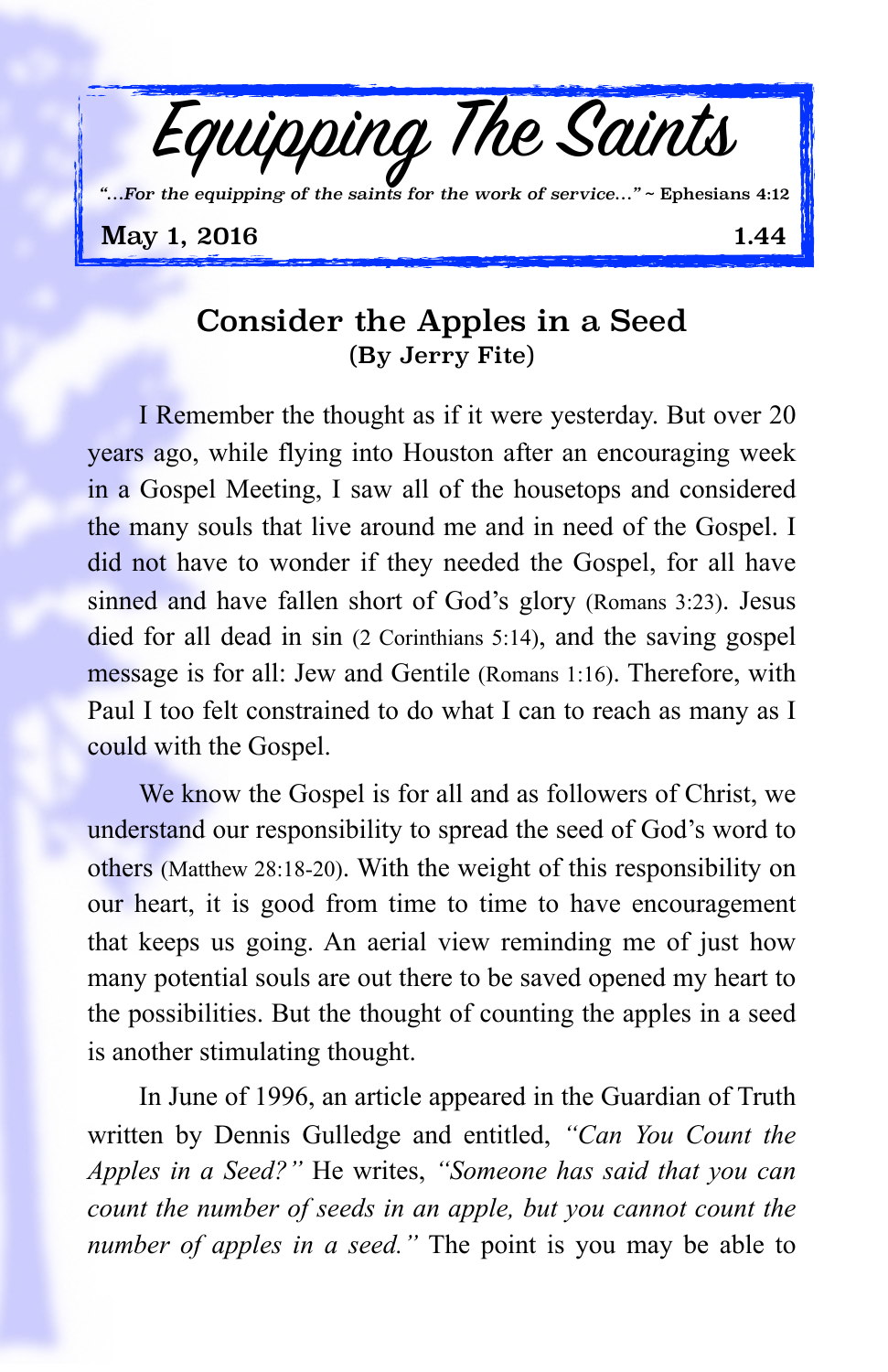count the number of people being saved at a given time, but *"you cannot count the number of good things done in the life of the one person who becomes a Christian."*

The example given is the baptism of James W. Shepherd. In 1877, an elder of the church was asked about the Gospel Meeting preached by James A. Harding. The elder said, *"Oh brother Harding did his usually powerful preaching, the attendance was fair, but the results were negligible. Only little Jimmy Shepherd was baptized."*

This *"little Jimmy Shepherd"* grew up to preach the Gospel in New Zealand and Australia in the late 1800's. His classic work entitled *"Handbook on Baptism"* was published in 1894. J.W. McGarvey said it was *"the best and most comprehensive work of its kind in existence."* Brother Shepherd also compiled and edited *"Queries and Answers"* containing questions answered by David Lipscomb. *"Little Jimmy"* grew to produce many good things in the Kingdom.

In 1999, Ann Stevens was encouraged by the 1996 article and wrote a hymn entitled *"The Apples in a Seed."* The third verse reads: *"Do not doubt that someone will believe it, though a hundred hear and turn away, for if only one heart will receive it, through the one, a thousand may obey. It may be a gentleman of ninety. It may be a child of only ten. Sow the precious seed for the Almighty, You can watch it multiply again.*

*"Who can count the apples in a seed? Who can say how much the fruit will grow? Who can know the harvest of tomorrow? Who can count the apples in a seed?"* Let us spread the word to the next soul!

[Note: This article was originally published in "Glad Tidings," the weekly bulletin of the Parkview church of Christ.]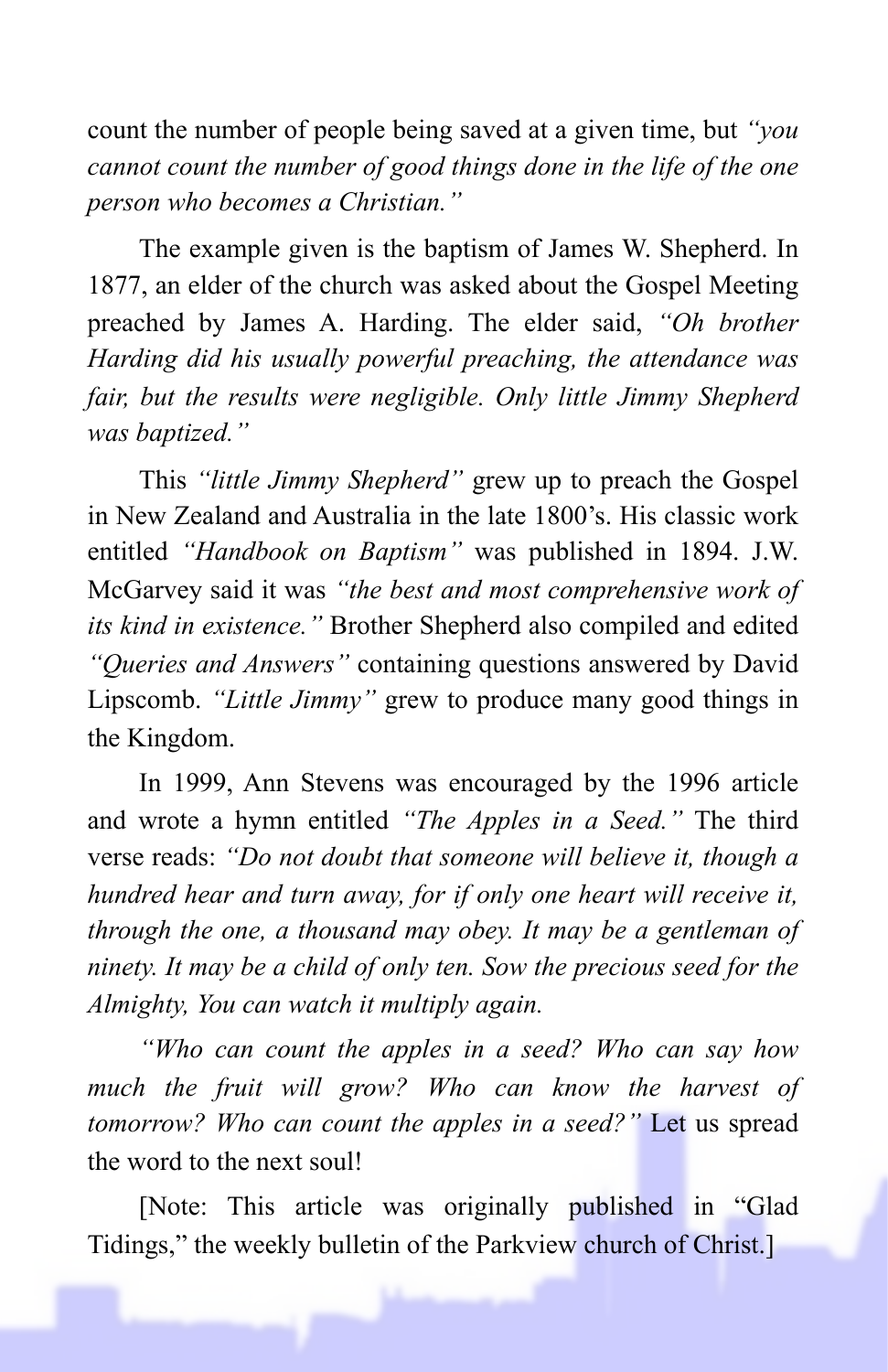## Have You Shared the Gospel Recently? (By Andrew Dow)

When was the last time you had a conversation with a non-Christian about God and the Bible? Have you offered to study with an unbelieving friend recently? How long as it been since you invited a co-worker, waiter, cashier, or the person next to you in the doctor's office to read the Bible with you? Has it been a while? Have you ever done these things?

**Sharing the gospel is your job!** Just before His ascension Jesus spoke to His disciples telling them, **"Go therefore and make disciples"** (Matthew 28:19). Jesus was not speaking to elders, deacons, or preachers; He was not speaking to older men and women who *"know a lot about the Bible."* He was speaking to disciples. He is speaking to YOU! Paying an evangelist or appointing elders does not relieve you of your God-given responsibility to find and teach lost souls. *You must do that!*

**Sharing the gospel is doable!** Many refuse to share the gospel of Jesus because it seems like a daunting task. However, in the eyes of Paul, evangelism does NOT require **"superiority of speech"** or **"persuasive words of wisdom."** Instead, he summarizes evangelism simply as **"proclaiming… Jesus Christ, and Him crucified"** (1 Corinthians 2:1-5). Many wellintentioned Christians think intense *"evangelism programs"* are needed to reach the lost. In reality, evangelism isn't that hard. It simply involves sharing the gospel wherever you happen to be in every day conversations with normal people. *You can do that!*

This week (May 1st-5th) we are studying the salvation that the gospel offers. Let me encourage us all to be here! This is an opportunity to equip ourselves to be able to share the gospel with those around us. *If you're not sharing the gospel, who is?*